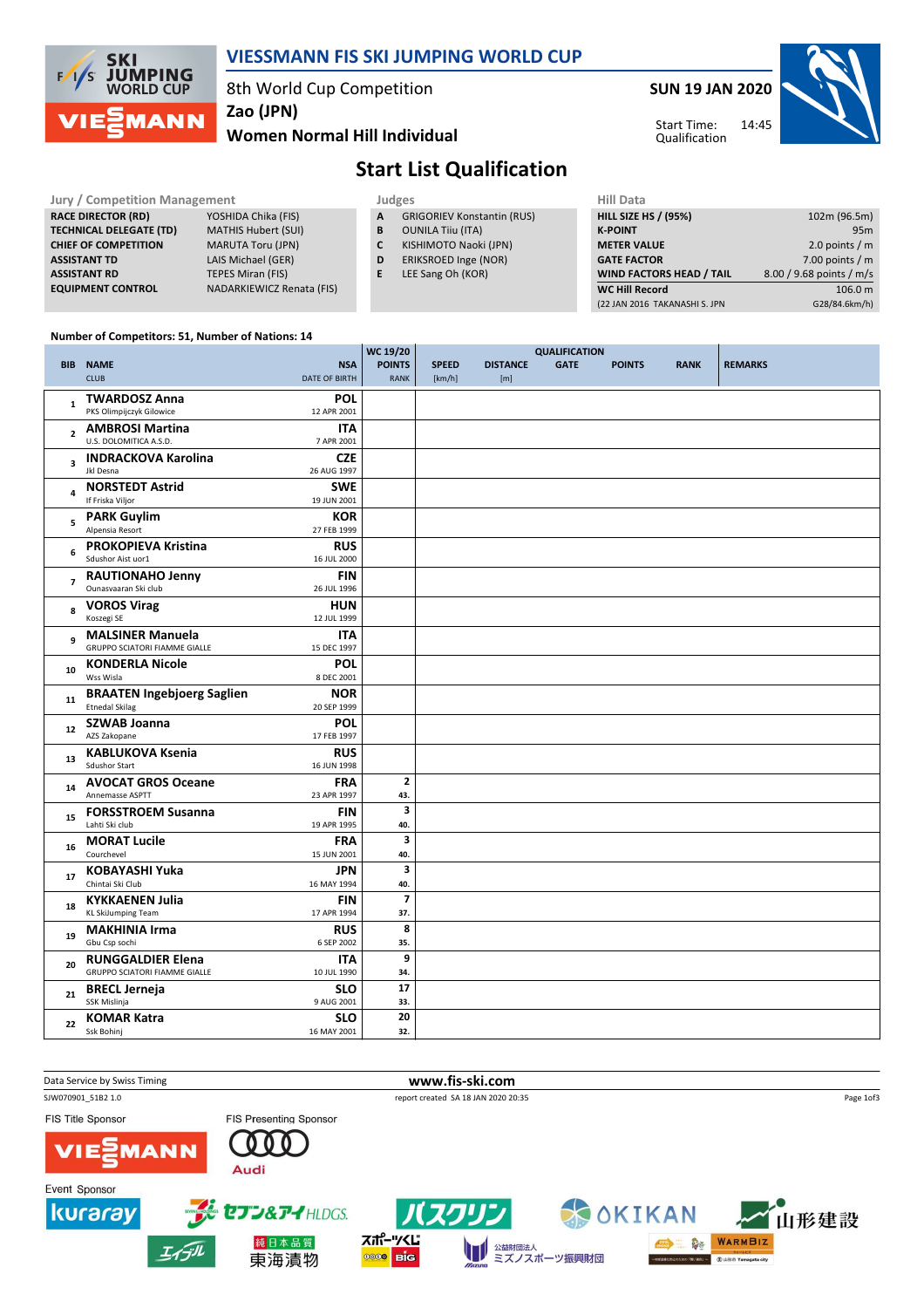

### VIESSMANN FIS SKI JUMPING WORLD CUP

8th World Cup Competition

SUN 19 JAN 2020

Start Time: Qualification



Women Normal Hill Individual Zao (JPN)

Start List Qualification

|            |                                                              |                           | WC 19/20      |              | <b>QUALIFICATION</b> |             |               |             |                |
|------------|--------------------------------------------------------------|---------------------------|---------------|--------------|----------------------|-------------|---------------|-------------|----------------|
| <b>BIB</b> | <b>NAME</b>                                                  | <b>NSA</b>                | <b>POINTS</b> | <b>SPEED</b> | <b>DISTANCE</b>      | <b>GATE</b> | <b>POINTS</b> | <b>RANK</b> | <b>REMARKS</b> |
|            | <b>CLUB</b><br><b>DATE OF BIRTH</b>                          |                           | <b>RANK</b>   | [km/h]       | [m]                  |             |               |             |                |
|            | <b>IAKOVLEVA Lidiia</b>                                      | <b>RUS</b>                | 25            |              |                      |             |               |             |                |
| 23         | Saint-Petersburg KOR1 Dinamo                                 | 14 AUG 2001               | 29.           |              |                      |             |               |             |                |
|            | <b>RAJDA Kinga</b>                                           | <b>POL</b>                | 25            |              |                      |             |               |             |                |
| 24         | Ss-R Lzs sokol szczyrk                                       | 22 DEC 2000               | 29.           |              |                      |             |               |             |                |
|            | <b>IWABUCHI Kaori</b>                                        | <b>JPN</b>                | 25            |              |                      |             |               |             |                |
| 25         | Kitano Construction Corp. Ski Club                           | 28 APR 1993               | 29.           |              |                      |             |               |             |                |
| 26         | <b>EDER Lisa</b>                                             | <b>AUT</b>                | 27            |              |                      |             |               |             |                |
|            | SK Saalfelden                                                | 12 AUG 2001               | 28.           |              |                      |             |               |             |                |
| 27         | <b>ROGELJ Spela</b>                                          | <b>SLO</b>                | 39            |              |                      |             |               |             |                |
|            | SSK Ilirija                                                  | 8 NOV 1994                | 26.           |              |                      |             |               |             |                |
| 28         | <b>FREITAG Selina</b>                                        | <b>GER</b>                | 40            |              |                      |             |               |             |                |
|            | Sg Nickelhuette Aue                                          | 19 MAY 2001               | 25.           |              |                      |             |               |             |                |
| 29         | <b>CLAIR Julia</b>                                           | <b>FRA</b>                | 47            |              |                      |             |               |             |                |
|            | Xonrupt<br>20 MAR 1994                                       |                           | 24.           |              |                      |             |               |             |                |
| 30         | <b>WUERTH Svenja</b>                                         | <b>GER</b>                | 48            |              |                      |             |               |             |                |
|            | SV Baiersbronn                                               | 20 AUG 1993               | 22.           |              |                      |             |               |             |                |
| 31         | <b>MALSINER Lara</b><br><b>GRUPPO SCIATORI FIAMME GIALLE</b> | <b>ITA</b>                | 48            |              |                      |             |               |             |                |
|            |                                                              | 14 APR 2000               | 22.           |              |                      |             |               |             |                |
| 32         | <b>REISCH Agnes</b><br>Wsv Isny                              | <b>GER</b><br>11 OCT 1999 | 59<br>20.     |              |                      |             |               |             |                |
|            |                                                              |                           | 78            |              |                      |             |               |             |                |
| 33         | <b>GOERLICH Luisa</b><br>WSV 08 Lauscha                      | <b>GER</b><br>21 DEC 1998 | 19.           |              |                      |             |               |             |                |
|            | <b>SETO Yuka</b>                                             | <b>JPN</b>                | 83            |              |                      |             |               |             |                |
| 34         | Hokkaido High-Tech Athlete Club                              | 22 FEB 1997               | 17.           |              |                      |             |               |             |                |
|            | <b>AVVAKUMOVA Irina</b>                                      | <b>RUS</b>                | 83            |              |                      |             |               |             |                |
| 35         | Moscow Region TSSP OVS Dinamo                                | 14 SEP 1991               | 17.           |              |                      |             |               |             |                |
|            | <b>MARUYAMA Nozomi</b>                                       | <b>JPN</b>                | 87            |              |                      |             |               |             |                |
| 36         | Meiji University                                             | 2 JUN 1998                | 16.           |              |                      |             |               |             |                |
|            | <b>STROEM Anna Odine</b>                                     | <b>NOR</b>                | 94            |              |                      |             |               |             |                |
| 37         | Alta If                                                      | 17 APR 1998               | 15.           |              |                      |             |               |             |                |
| 38         | <b>SEYFARTH Juliane</b>                                      | <b>GER</b>                | 104           |              |                      |             |               |             |                |
|            | WSC 07 Ruhla                                                 | 19 FEB 1990               | 14.           |              |                      |             |               |             |                |
| 39         | <b>TIKHONOVA Sofia</b>                                       | <b>RUS</b>                | 105           |              |                      |             |               |             |                |
|            | Saint-Petersburg KOR1 Dinamo                                 | 16 NOV 1998               | 13.           |              |                      |             |               |             |                |
| 40         | SEIFRIEDSBERGER Jacqueline                                   | <b>AUT</b>                | 122           |              |                      |             |               |             |                |
|            | SC Waldzell-Oberoesterreich                                  | 20 JAN 1991               | 12.           |              |                      |             |               |             |                |
| 41         | <b>OPSETH Silje</b>                                          | <b>NOR</b>                | 146           |              |                      |             |               |             |                |
|            | IL Holevaeringen                                             | 28 APR 1999               | 11.           |              |                      |             |               |             |                |

#### technical break

|    | <b>KRIZNAR Nika</b>           | <b>SLO</b>  | 168 |  |
|----|-------------------------------|-------------|-----|--|
| 42 | Ssk Alpina ziri               | 9 MAR 2000  | 10. |  |
|    |                               |             |     |  |
| 43 | <b>ITO Yuki</b>               | <b>JPN</b>  | 189 |  |
|    | Tsuchiya Home Ski Team        | 10 MAY 1994 | 9.  |  |
|    |                               |             |     |  |
| 44 | <b>IRASCHKO-STOLZ Daniela</b> | <b>AUT</b>  | 195 |  |
|    | WSV Eisenerz-Steiermark       | 21 NOV 1983 | 8.  |  |
|    |                               |             |     |  |
| 45 | <b>ALTHAUS Katharina</b>      | <b>GER</b>  | 230 |  |
|    | SC 1906 Oberstdorf            | 23 MAY 1996 | 7.  |  |
|    | <b>KLINEC Ema</b>             | <b>SLO</b>  | 251 |  |
| 46 |                               |             |     |  |
|    | Ssk Alpina ziri               | 2 JUL 1998  | 6.  |  |
|    | <b>KRAMER Marita</b>          | <b>AUT</b>  | 253 |  |
| 47 | SK Saalfelden                 | 25 OCT 2001 |     |  |
|    |                               |             | 5.  |  |
| 48 | <b>TAKANASHI Sara</b>         | <b>JPN</b>  | 314 |  |
|    | <b>KURARAY</b>                | 8 OCT 1996  | 4.  |  |
|    |                               |             |     |  |